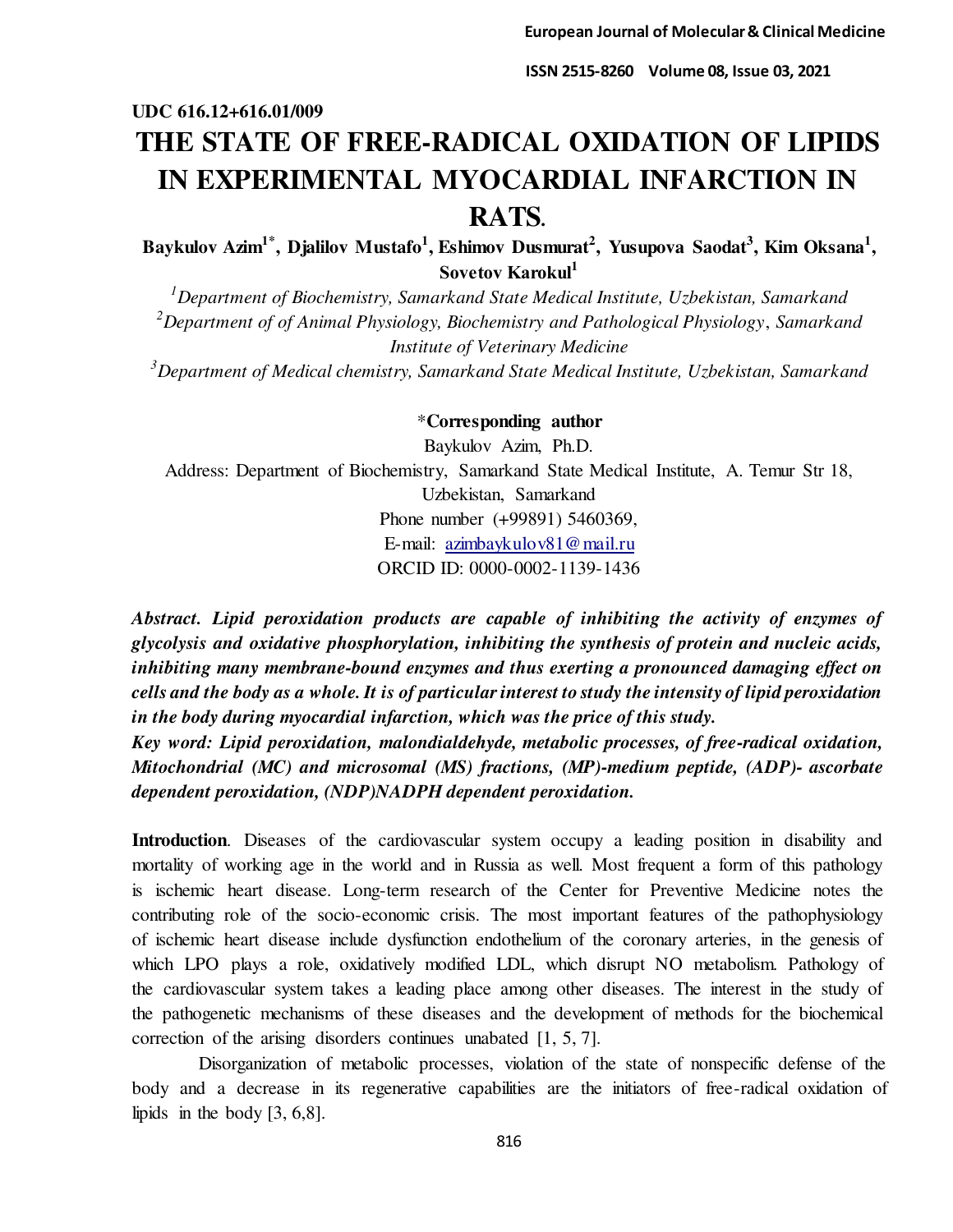LPO activation is accompanied by the accumulation of highly toxic metabolites, which are formed during the reaction of acyl hydroperoxides, unsaturated aldehydes and malondialdehyde [MDA], are powerful mutagens and have pronounced cytotoxicity. LPO products are able to suppress the activity of enzymes of glycolysis and oxidative phosphorylation, inhibit the synthesis of protein and nucleic acids, inhibit many membrane-bound enzymes, and thus have a pronounced damaging effect on cells and the body as a whole [2, 4].

Therefore, it is of particular interest to study the ability of lipid peroxidation in the body during myocardial infarction.

Therefore, it is of particular interest to study the intensity of lipid peroxidation in the body during myocardial infarction, which was the task of this study.

**Material and research methods.** The experiments were carried out on white outbred male rats [n = 25] weighing 200g. Myocardial infarction was induced by alloying the left coronary artery. The animals were slaughtered by decapitation on day 3 from the beginning of the experimental myocardial infarction.

After the animals were slaughtered, the heart and liver were quickly removed, weighed, washed with cold  $0.15M$  [0-4<sup>0</sup>C] KCl solution, and then homogenates were prepared for biochemical research.

Heart homogenates were prepared by crushing the organ with a scalpel, followed by destruction of heart cells in a glass homogenizer with a Teflon pestle.

Liver homogenates were prepared by forcing the liver with a press through a lattice with 0,5 mm holes. Thereafter, liver cells were also destroyed in a glass homogenizer with a Teflon pestle. The isolation medium consisted of  $0.05$  M KCl dissolved in 50 ml of Tris HCl buffer (pH = 7,4). Mitochondrial (MC) and microsomal (MS) fractions were isolated from liver homogenisates.

The mitochondrial fraction was obtained by differential centrifugation at 9000 revolutions per 20 minutes.

The microsomal liver fraction was obtained by repeated centrifugation of the supernatant for 60 minutes at 105000 Hz.

In heart homogenisates, MS and MX fractions of the liver, the amount of MDA was determined by the method of Stalnaya I.D. et al., the activity of superoxide dismutase (SOD) by the method of Mirsa P.H., Fridovich S. in the modification of O.S. Brusova et al.

#### **Research results**

The study of the LPO intensity in the heart homogenates of control animals showed that the MDA content in the tissue was at a significantly low level.

The intensity of lipid peroxidation in the MC and MS fractions of the liver in control rats was at a high level, which is evidently due to the presence of electron transport chains in mitochondria and microsomes and the generation of reactive oxygen species in them. At the same time, in the mitochondria, where the main consumption of oxygen in the body occurs, the formation of the most aggressive of all free radicals, the superoxide anion  $O_2$ , occurs. In this regard,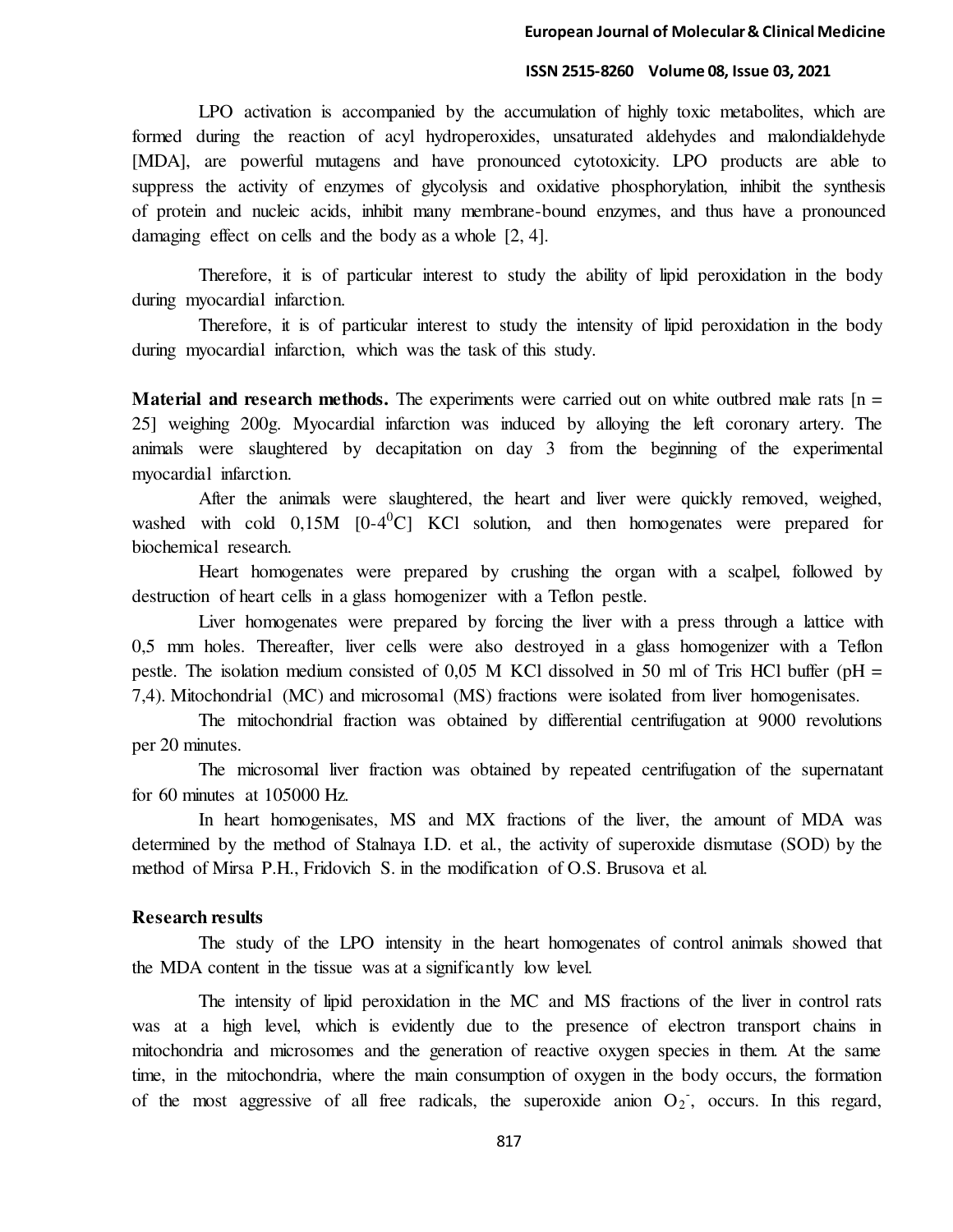mitochondria are distinguished by a high level of SP, WGP, and WIP compared to other organelles. The predominance of WGA in mitochondria over NZP is apparently due to the high intensity of the nonenzymatic pathway of free radical formation.

Note that the  $O_2$  formed in the course of these reactions is immediately rendered harmless by the action of the AO enzymes for the protection of SOD and catalase.

The microsomal fraction of the liver is characterized by a lower intensity of lipid peroxidation compared to the mitochondrial fraction, which is associated with the use of oxygen in it for plastic purposes, when it is incorporated into the molecule of the oxidized substrate under the action of specific oxygenases.

Thus, analyzing the intensity of lipid peroxidation in heart homogenates, MC- and MSfractions of the liver, it can be concluded that these tissues are characterized by a certain level of SROL, determined by the structural features and performed by the structural features and functions. At the same time, the rate of LPO reactions is stationary-low due to the action of a powerful antioxidant defense system.

A study of the intensity of LPO in rats with experimental myocardial infarction revealed its significant activation. (3 days after alloying of the left coronary artery).

The content of MDA in homogenates of heart tissue was increased 5-fold compared to the control at SP. An increase in the level of MDA with WRA and WIP was observed 5.1 and 14.7 times, respectively (Tab. 1).

A sharp activation of LPO in the heart tissue on the 3rd day after the reproduction of coronary occlusive myocardial infarction indicates pronounced membrane-destructive processes in the cells of the heart tissue, as well as their possible death. This is due to the fact that the process of excessive peroxidation is accompanied by deformation of the membrane lipoprotein complex, increased permeability to protons and water, inhibition of "pores" in membranes, and as a result, cytolysis and cell destruction.

An increase in the concentration of MDA was also observed in the MC- and MS-fractions of the liver of rats after the reproduction of experimental myocardial infarction (3 days of the experiment). So its amount in the MX-fraction of the liver with non-induced LPO exceeded normal values by 6.1 times. The study of induced LPO systems revealed activation of WGA by 3.1 times, and WRP by 3.4 times (Tab. 2).

 The LPO intensity in the liver microsome fraction was increased to a greater extent than in the MX fraction. This was manifested by an increase in the concentration of MDA pr SP by 28.2 times, with enzymatic WIP by 4.6 times, and with WGA by 9.5 times.

The content of MDA in the MS-fraction of the liver on the 3rd day of experimental myocardial infarction (Tab. 3).

In the MS fraction of the liver, a 2.05-fold increase in the WGA / WIP coefficient was found. This may indicate an increase in non-enzymatic lipid peroxidation as a result of a weakening of antioxidant protection in microsomes. In this case, WGA activation was accompanied by a decrease in SOD activity in the MS fraction; in rats of the experimental group, SOD activity decreased by 73.1%. In the MX-fraction, the SOD activity decreased by 31.5% (Tab. 4).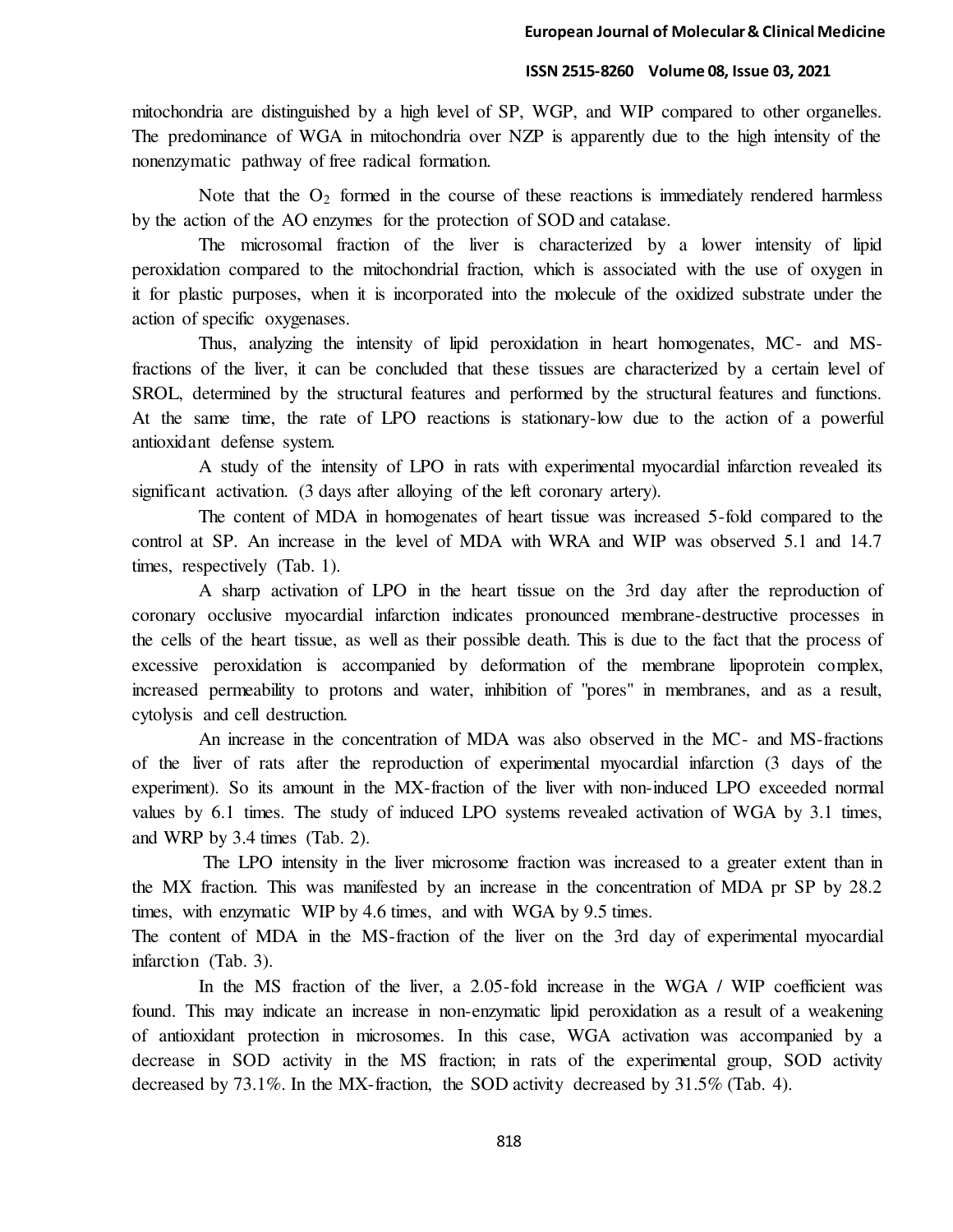**Conclusion**. Antioxidant deficiency leads to disruption of the body's compensatory capabilities. In the early stages of experimental myocardial infarction (3 days), the intensification of free radical processes in the cardiac tissue is possibly due to massive death of necrobiotic altered cells. The increase in LPO in the MC and MS fractions of the liver was probably associated with the absorption of cell cleavage products.

The analysis of the results of our research serves as the basis for the search for agents that have protective properties during LPO activation. Perhaps the use of antioxidants will reduce the intensity of lipid peroxidation in the body and normalize metabolic disorders.

#### **Reference**

- 1. Alberto Boveris, Marisa Repetto, Jimena Semprine Lipid Peroxidation: Chemical Mechanism, Biological Implications and Analytical Determination and Additional information is available at the end of the chapter http://dx.doi.org/10.5772/45943
- 2. Baykulov A.K. et al. Stepen' endogennoy intoksikatsii i lipoperoksidatsii v dinamike termicheskoy travmy i lechenii proizvodnymi khitozan // Proceeding of the III international scientific and practical conference 2017. 28-32.
- 3. Baykulov A.K., Sovetov Q.T., Yunusov O.T. The study of the influence chitosans on endogen intocsications at burn of the skin // Tendentsii i perspektivy razvitiya nauki i obrazovaniya v usloviyakh globalizatsii 2018. 35. P 7-10
- 4. [FC Wong,](https://scholar.google.ru/citations?user=wBuNdC8AAAAJ&hl=ru&oi=sra) [J Xiao](https://scholar.google.ru/citations?user=ynyR9nUAAAAJ&hl=ru&oi=sra), G Michelle, L Ong, MJ Pang -Identification and characterization of antioxidant peptides from hydrolysate of blue-spotted stingray and their stability against thermal, pH and simulated gastrointestinal digestion treatments Food chemistry, 2019 – Elsevier [Volume 271,](https://www.sciencedirect.com/science/journal/03088146/271/supp/C) 15 January 2019, Pages 614-622.
- 5. [Marie-Eve Piché, André Tchernof, Jean-Pierre Després](https://www.ahajournals.org/doi/abs/10.1161/CIRCRESAHA.120.316101) [Obesity Phenotypes, Diabetes, and](https://www.ahajournals.org/doi/full/10.1161/CIRCRESAHA.120.316101)  [Cardiovascular Diseases](https://www.ahajournals.org/doi/full/10.1161/CIRCRESAHA.120.316101) // Circulation Research. ;126:1477–1500. [https://www.ahajournals.org/doi/abs/10.1161/CIRCRESAHA.120.316101.](https://www.ahajournals.org/doi/abs/10.1161/CIRCRESAHA.120.316101)
- 6. Olivia Mckinney, Isabel Woodman Crash Course Patholoy // [Elsevier Health Sciences](https://books.google.co.uz/url?id=AhSLDwAAQBAJ&pg=PP1&q=http://www.us.elsevierhealth.com/&linkid=1&usg=AFQjCNEE3ATXqEAjLY2uu-t8hvH0AvmHOw&source=gbs_pub_info_r) 2019.
- 7. Putilina M.V. Patient comorbidity in clinical practice // Consilium medicum. 2017 19 (2). 71-79. [https://cyberleninka.ru/article/n/komorbidnyy-patsient-v-realnoy-klinicheskoy](https://cyberleninka.ru/article/n/komorbidnyy-patsient-v-realnoy-klinicheskoy-praktike/viewer)[praktike/viewer](https://cyberleninka.ru/article/n/komorbidnyy-patsient-v-realnoy-klinicheskoy-praktike/viewer)
- 8. Yunusov O.T., Baykulov A.K. Rakhmonov F., Nakhalbayev А. The effect of plasma therapy on the general circulation of blood in patients with extensive deep burns // Novateur publications international journal of innovations in enginiring research and technology [IJIERT] ISSN: 2394-3696. Volume 7, issue 4, arp-2020. Impact Factor 5.558.